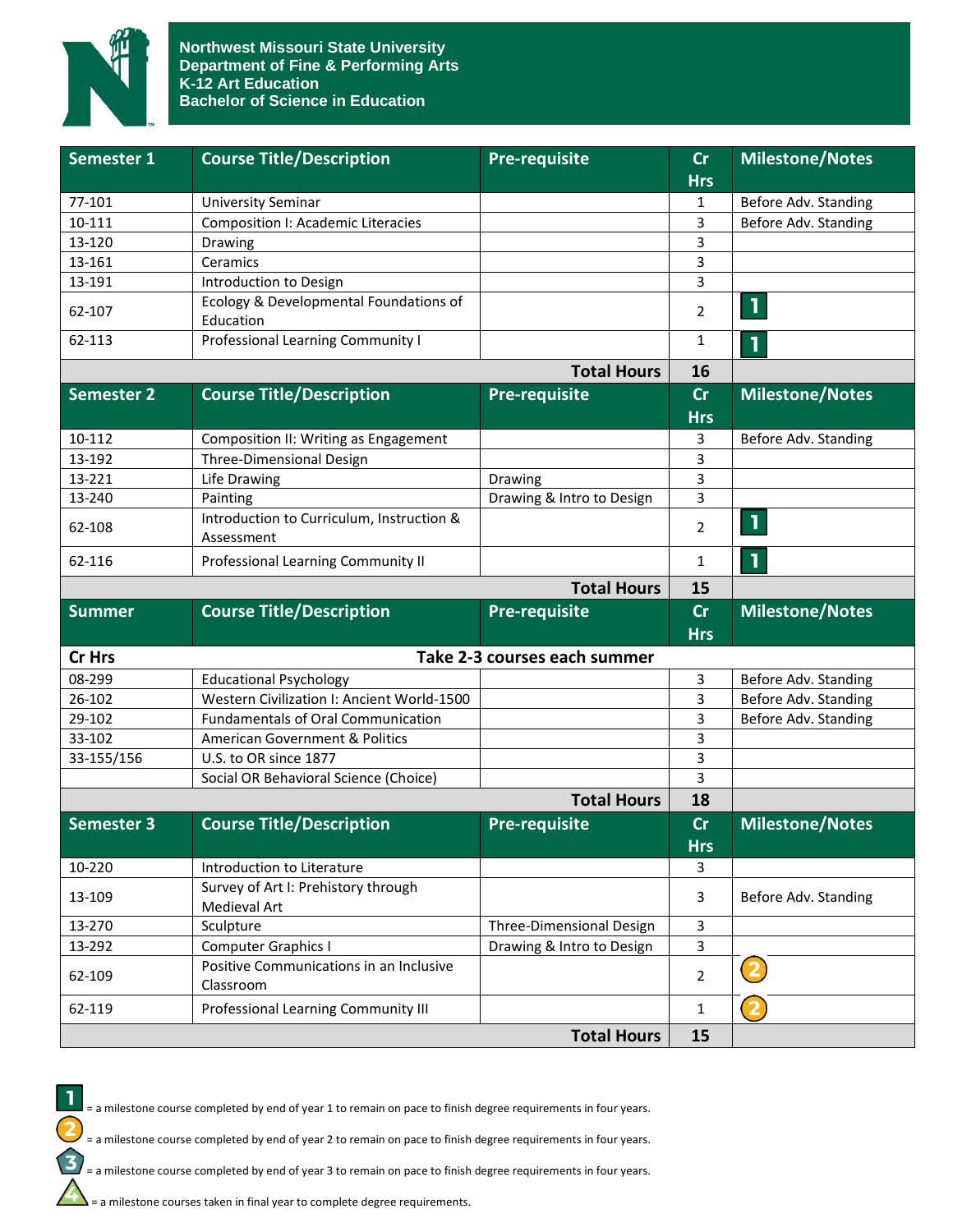

| <b>Semester 4</b> | <b>Course Title/Description</b>                                                                                                                                     | <b>Pre-requisite</b>         | cr<br><b>Hrs</b> | <b>Milestone/Notes</b>                                                                                                       |
|-------------------|---------------------------------------------------------------------------------------------------------------------------------------------------------------------|------------------------------|------------------|------------------------------------------------------------------------------------------------------------------------------|
| 62-215            | Designing Integrated Curr (Part I)                                                                                                                                  |                              | $\mathbf{1}$     | (2)                                                                                                                          |
| 62-230            | Dev Foundation of Ad Literacy                                                                                                                                       |                              | $\mathbf{1}$     |                                                                                                                              |
| 62-217            | Professional Learn Comm IV                                                                                                                                          |                              | 1                | $\overline{\mathbf{2}}$                                                                                                      |
| 13-111            | Survey of Art II: Renaissance to the<br>Present                                                                                                                     |                              | 3                |                                                                                                                              |
| 13-280            | <b>Visual Art Concepts</b>                                                                                                                                          |                              | 3                |                                                                                                                              |
| 13-333            | Printmaking                                                                                                                                                         | Drawing & Life Drawing       | 3                |                                                                                                                              |
| 44-130            | <b>Computers &amp; Information Technology</b>                                                                                                                       |                              | 3                | Before Adv. Standing                                                                                                         |
|                   | Advanced Standing includes reading,<br>writing, critique, and an exhibit of<br>artworks created by the student. See Art<br>Majors and Minors on Canvas for details. |                              |                  | GPA of 2.75 & Content<br>GPA of 3.0; Have<br>completed MEP; Apply<br>for admittance to Teacher<br><b>Preparation Program</b> |
|                   |                                                                                                                                                                     | <b>Total Hours</b>           | 15               |                                                                                                                              |
| <b>Summer</b>     | <b>Course Title/Description</b>                                                                                                                                     | <b>Pre-requisite</b>         | cr               | <b>Milestone/Notes</b>                                                                                                       |
|                   |                                                                                                                                                                     |                              | <b>Hrs</b>       |                                                                                                                              |
|                   |                                                                                                                                                                     | Take 2-3 courses each summer |                  |                                                                                                                              |
| 08-299            | <b>Educational Psychology</b>                                                                                                                                       |                              | 3                |                                                                                                                              |
| 26-102            | Western Civilization I: Ancient World-1500                                                                                                                          |                              | 3                |                                                                                                                              |
| 29-102            | <b>Fundamentals of Oral Communication</b>                                                                                                                           |                              | 3                |                                                                                                                              |
| 33-102            | American Government & Politics                                                                                                                                      |                              | 3                |                                                                                                                              |
| 33-155/156        | U.S. to OR since 1877                                                                                                                                               |                              | 3                |                                                                                                                              |
|                   | Social OR Behavioral Science (Choice)                                                                                                                               |                              | 3                |                                                                                                                              |
|                   |                                                                                                                                                                     | <b>Total Hours</b>           | 18               |                                                                                                                              |
| <b>Semester 5</b> | <b>Course Title/Description</b>                                                                                                                                     | <b>Pre-requisite</b>         | cr<br><b>Hrs</b> | <b>Milestone/Notes</b>                                                                                                       |
| 62-218            | Designing Integrated Curr Pt II                                                                                                                                     |                              | $\mathbf{1}$     | 3                                                                                                                            |
| 61-270            | <b>Classroom Management</b>                                                                                                                                         |                              | $\mathbf{1}$     | $\overline{\mathbf{3}}$                                                                                                      |
| 62-219            | Professional Learn Comm V                                                                                                                                           |                              | $\mathbf{1}$     | $\overline{\mathbf{3}}$                                                                                                      |
|                   | Art Studio Elective (300 level or above)                                                                                                                            | Passed Adv. Standing         | 3                |                                                                                                                              |
|                   | Life Science (Choice) & Lab                                                                                                                                         |                              | 4                |                                                                                                                              |
| 13-180            | Principles of Art Education                                                                                                                                         |                              | 3                |                                                                                                                              |
| 13-395            | Design with Fibers                                                                                                                                                  |                              | $\overline{3}$   |                                                                                                                              |
|                   |                                                                                                                                                                     | <b>Total Hours</b>           | 16               |                                                                                                                              |
|                   |                                                                                                                                                                     |                              |                  |                                                                                                                              |
|                   |                                                                                                                                                                     |                              |                  |                                                                                                                              |
|                   |                                                                                                                                                                     |                              |                  |                                                                                                                              |
|                   |                                                                                                                                                                     |                              |                  |                                                                                                                              |
|                   |                                                                                                                                                                     |                              |                  |                                                                                                                              |



= a milestone course completed by end of year 1 to remain on pace to finish degree requirements in four years.

,<br>= a milestone course completed by end of year 2 to remain on pace to finish degree requirements in four years.

= a milestone course completed by end of year 3 to remain on pace to finish degree requirements in four years.

 $\sum$  = a milestone courses taken in final year to complete degree requirements.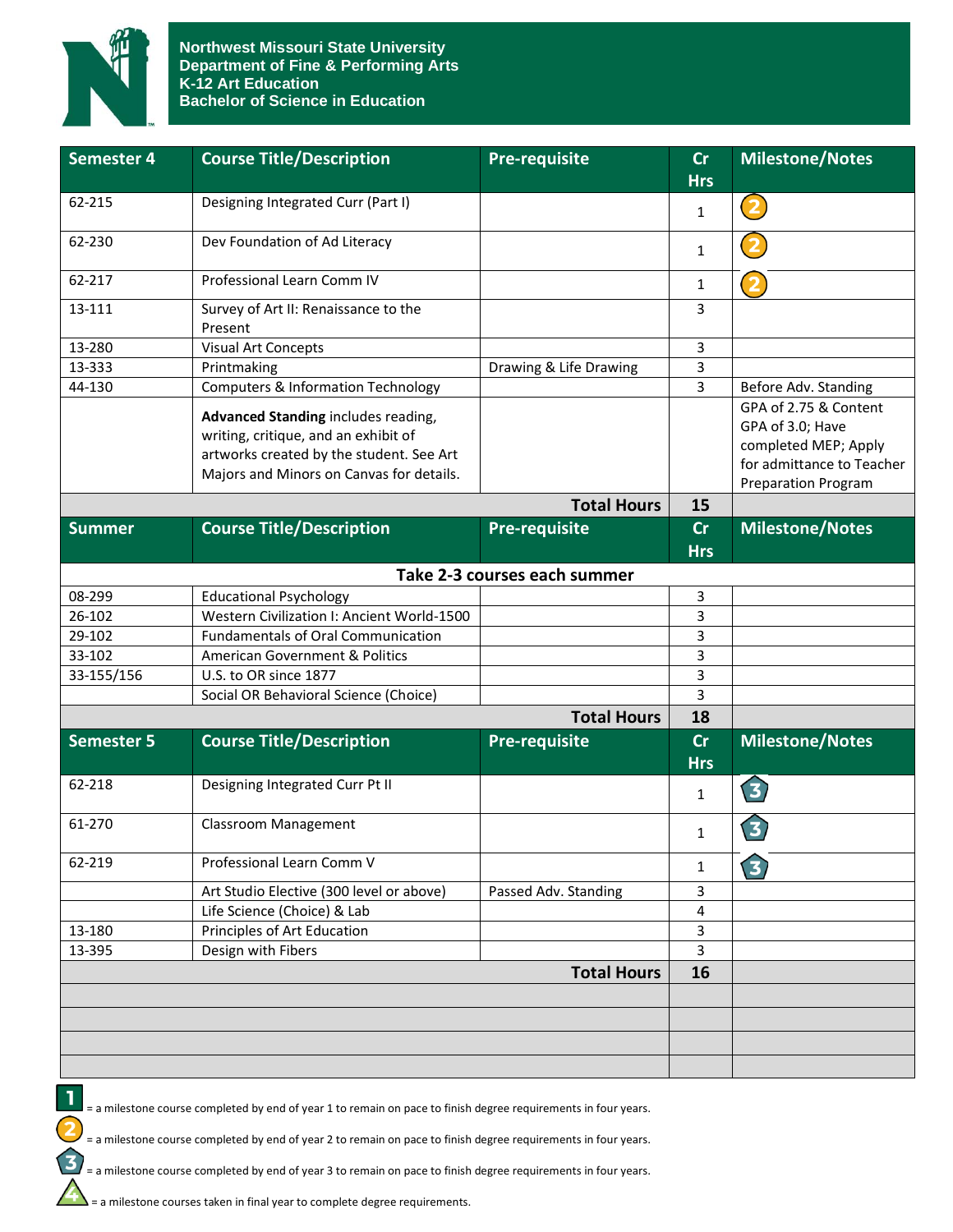

| Semester 6           | <b>Course Title/Description</b>                                                                                                                                              | <b>Pre-requisite</b>        | cr             | <b>Milestone/Notes</b>                                                                        |
|----------------------|------------------------------------------------------------------------------------------------------------------------------------------------------------------------------|-----------------------------|----------------|-----------------------------------------------------------------------------------------------|
|                      |                                                                                                                                                                              |                             | <b>Hrs</b>     |                                                                                               |
| 62-321               | Designing Intervention                                                                                                                                                       |                             | $\mathbf{1}$   | 3                                                                                             |
| 62-323               | Lit Assessment & Interv: Theories & Tech                                                                                                                                     |                             | $\mathbf{1}$   | $\mathbf{z}$                                                                                  |
| 61-325               | Professional Learn Comm VI                                                                                                                                                   |                             | 1              | $\overline{\mathbf{3}}$                                                                       |
|                      | Art Studio Elective (300 level or above)                                                                                                                                     | Passed Adv. Standing        | 3              |                                                                                               |
|                      | Art History (300 level or above)                                                                                                                                             | Passed Adv. Standing        | 3              |                                                                                               |
|                      | Physical Science (Choice) & Lab                                                                                                                                              |                             | 4              |                                                                                               |
| 13-382               | Methods in Elementary Art                                                                                                                                                    | Principles of Art Education | 3              | Principles of Art Ed.                                                                         |
|                      | Senior Review: includes reading, writing,                                                                                                                                    |                             |                |                                                                                               |
|                      | critique, and a digital portfolio of artworks<br>created by the student. Students will explain                                                                               |                             |                |                                                                                               |
|                      | the plans for their upcoming Senior Exhibits.                                                                                                                                |                             |                |                                                                                               |
|                      | See Art Majors and Minors on Canvas for                                                                                                                                      |                             |                |                                                                                               |
|                      | details.                                                                                                                                                                     |                             |                |                                                                                               |
| <b>Senior Review</b> |                                                                                                                                                                              | <b>Total Hours</b>          | 16             |                                                                                               |
| <b>Semester 7</b>    | <b>Course Title/Description</b>                                                                                                                                              | Pre-requisite               | cr             | <b>Milestone/Notes</b>                                                                        |
|                      |                                                                                                                                                                              |                             | <b>Hrs</b>     |                                                                                               |
| 13-402               | Senior Seminar                                                                                                                                                               | Permission of Dept. Chair   | 1              |                                                                                               |
| 13-480               | Methods in Secondary Art                                                                                                                                                     | Principles of Art Ed.       | 2              |                                                                                               |
| 62-431               | Secondary School Practicum                                                                                                                                                   |                             | $\mathbf{1}$   |                                                                                               |
|                      | Art Studio Elective (300 level or above)                                                                                                                                     |                             | 3              |                                                                                               |
|                      | Humanities (Choice)                                                                                                                                                          |                             | 3              |                                                                                               |
|                      | Math (Choice)                                                                                                                                                                |                             | 3              |                                                                                               |
|                      |                                                                                                                                                                              |                             |                | Pass MO Content<br>Assessments (MOCA)                                                         |
|                      |                                                                                                                                                                              |                             |                | Minimum 45 Clock hours in<br>Practicum - classroom with<br>an assigned cooperating<br>teacher |
|                      | Senior Exhibition: includes the planning and<br>execution of a successful display of artworks<br>created by the student. See Art Majors and<br>Minors on Canvas for details. |                             |                |                                                                                               |
|                      |                                                                                                                                                                              | <b>Total Hours</b>          | 15             |                                                                                               |
| <b>Semester 8</b>    | <b>Course Title/Description</b>                                                                                                                                              | <b>Pre-requisite</b>        | cr             | <b>Milestone/Notes</b>                                                                        |
|                      |                                                                                                                                                                              |                             | <b>Hrs</b>     |                                                                                               |
| 61-472               | <b>Directed Teaching</b>                                                                                                                                                     |                             | 10             |                                                                                               |
| 62-432               | <b>Professional Capstone</b>                                                                                                                                                 |                             | $\overline{2}$ |                                                                                               |
|                      |                                                                                                                                                                              |                             |                | 16 weeks minimum of Final<br><b>Field Experience</b>                                          |



 $\frac{1}{2}$  = a milestone course completed by end of year 1 to remain on pace to finish degree requirements in four years.

= a milestone course completed by end of year 2 to remain on pace to finish degree requirements in four years.

= a milestone course completed by end of year 3 to remain on pace to finish degree requirements in four years.

= a milestone courses taken in final year to complete degree requirements.